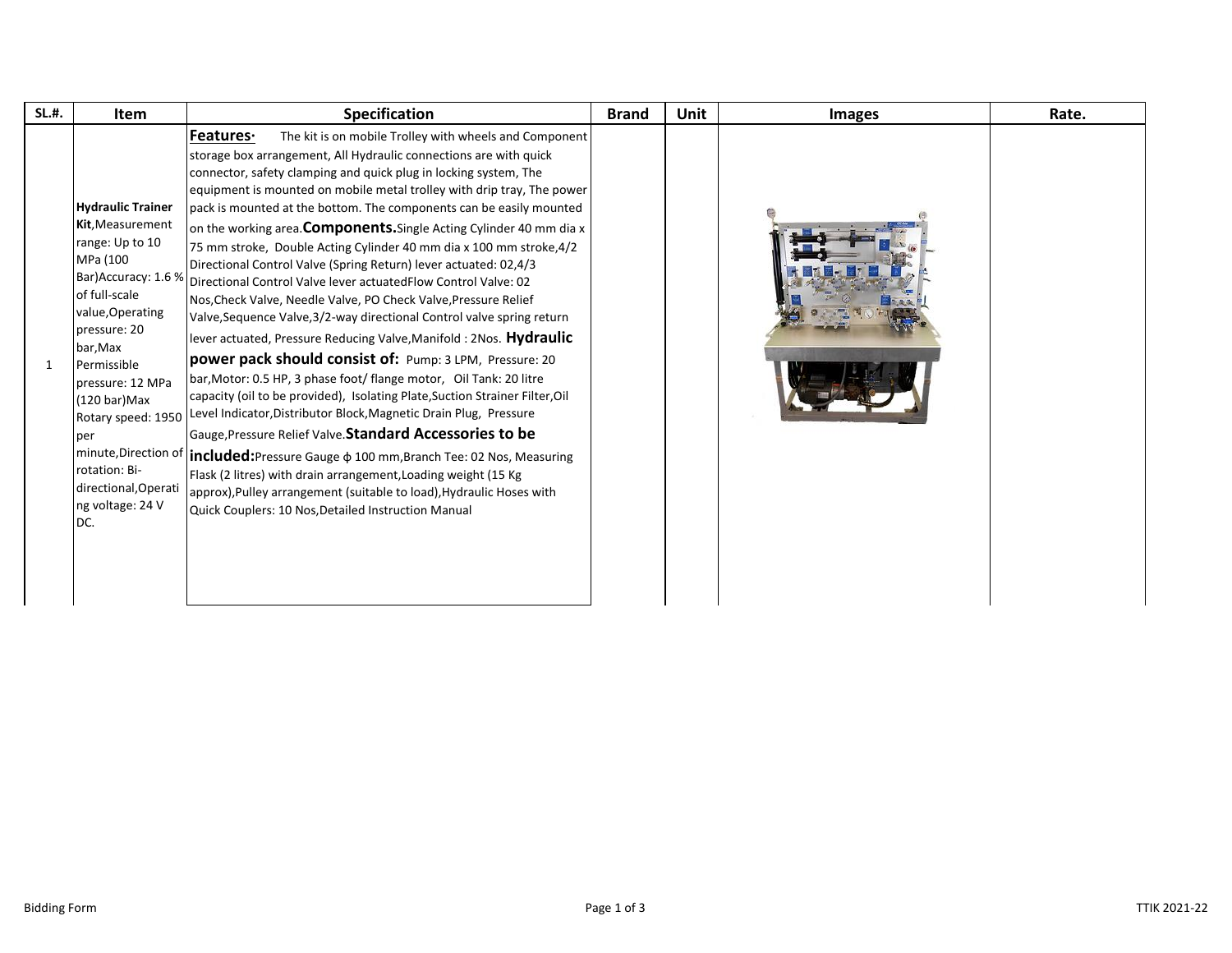| <b>SL.#.</b>   | <b>Item</b>                   | Specification                                                                                                                                                                                                                                                                                                                                                                                                                                                                                                                                                                                                                                                                                                                                                                                                                                                                                                                                                                                                                                                                                                                                                                                                                                                                   | <b>Brand</b> | <b>Unit</b> | <b>Images</b> | Rate. |
|----------------|-------------------------------|---------------------------------------------------------------------------------------------------------------------------------------------------------------------------------------------------------------------------------------------------------------------------------------------------------------------------------------------------------------------------------------------------------------------------------------------------------------------------------------------------------------------------------------------------------------------------------------------------------------------------------------------------------------------------------------------------------------------------------------------------------------------------------------------------------------------------------------------------------------------------------------------------------------------------------------------------------------------------------------------------------------------------------------------------------------------------------------------------------------------------------------------------------------------------------------------------------------------------------------------------------------------------------|--------------|-------------|---------------|-------|
| $\overline{2}$ | Pneumatic trainer<br>Kit      | Workbench size: 1360 X 650 X 1650mm, Aluminum panel size: 1200 (L)<br>X 600 (W), Pressure Gauge: 70 bar, Motor Power: 480W, Motor Phase:<br>Single Phase, Power unit - air compressor, Power source: AC 220V±10%<br>50Hz/60Hz, Nominal volume: 6L, Rated output pressure: 0.85MPa, Air<br>Filter, regulator & lubricator Unit (FRL unit), Single acting cylinder, Double<br>acting cylinder, Pressure manifold with six valves for multiple<br>connections, Flow control valve, Shuttle valve, Dual pressure AND<br>valve, Non-return valve, 5/2-way hand lever valve, 5/2-way Push button<br>valve, 5/2-way Roller lever valve, 3/2-way single solenoid shuttle<br>valve, 3/2-way mushroom operated spring return valve, 3/2 double<br>solenoid shuttle valve, 5/2 single pneumatic control, 5/2 double<br>pneumatic control, 2/2 knob valve, 2/2 button valve, One-way throttle<br>valve, Timer module, Limit switch, Push button switches, Pressure<br>gauge, Proximity sensors, Pu tubings-10m, Tee-piece with fitting for<br>tubing, Air compressor: 10L, 0.7Mpa, All input and output are terminated<br>in 4mm shrouded connector, should provide 4mm banana cable for<br>experiments., All the tools and accessories to be included with detailed<br>instruction manual. | <b>FESTO</b> | Set.        |               |       |
| $\overline{3}$ | <b>Hydraulic vane</b><br>pump | Applications :SPM, Pump Type :Torque Vane pump, Model<br>Name/Number: TPVR, Max Flow Rate: 250, Type: Hydraulic Vane<br>Pump, Power Source: AC Powered, Motor Speed: 1000 RPM, Motor<br>Horsepower : 3 HP, Model : A37, 45, 56, 70, 96(FR-01 & FR-04)                                                                                                                                                                                                                                                                                                                                                                                                                                                                                                                                                                                                                                                                                                                                                                                                                                                                                                                                                                                                                           | Torque       | Piece.      |               |       |